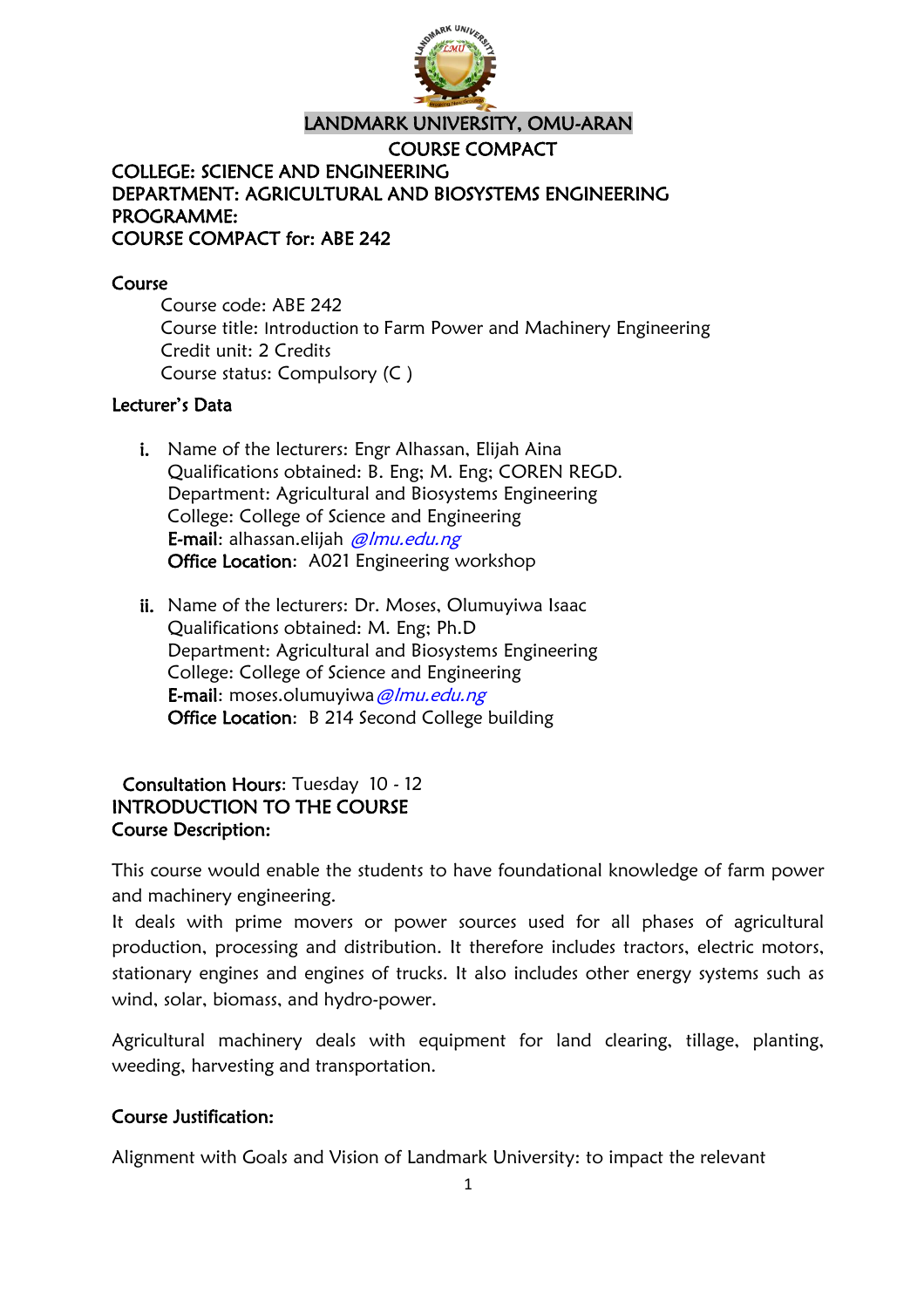knowledge require to produce highly skilled individuals which will cause the changes and developments required nationwide and globally.

The course is relevant as it will help expose the students to the power sources required for their farming which can help for the advancement of the nation's technology.

The major role of power units in the farm is to operate farm equipment for land clearing and development, cultivation, harvesting, processing, handling, transporting, loading, unloading, pumping and any other farm operations. The uses of farm machinery in Nigerian agricultural is gaining popularity because of the increasing awareness to large scale farming. Example: Landmark University Commercial Farm

#### Course Objectives:

At the end of this course, the students would be able to appreciate the importance of farm power and machinery engineering through the in –depth analysis of the course contents.

To give brief knowledge of farm power and machinery engineering to the agricultural science students.

## Course Content:

- i. Description of major farm tools and machine parts.
- ii. Farm Power sources,
- iii. Tractors as the main source of power on the farm, classifications and purposes.
- iv. Description of major farm equipment for primary and secondary tillage operations.
- v. Field performance, evaluation and maintenance procedures of field machinery.
- vi. Harvesting equipment and machinery.
- vii. Planters.

## Course Expectations:

| S/N | <b>GRADING</b>                            | SCORE(%) |
|-----|-------------------------------------------|----------|
| 1.  | <b>Continuous Assessments</b>             |          |
|     | $\bullet$ C.Al                            | 7%       |
|     | • C.All (Mid-Semester Test)               | 15%      |
|     | $\bullet$ C.Alll                          | 8%       |
| 2.  | Assignment                                |          |
| 3.  | Practical (Laboratory work)/ Case Studies | 10%      |
| 4.  | <b>Final Examination</b>                  | 60%      |
| 5.  | Total                                     | 100      |

#### Course Delivery Strategies:

The general method of lecturing; use of writing board, marker, duster and teaching aids will be adopted. It will be through face to face contact, assignments and feedback mechanism. Lecturing will be complimented with assignments.

#### Course Duration:

Two hours per week for 15 weeks (30 hours)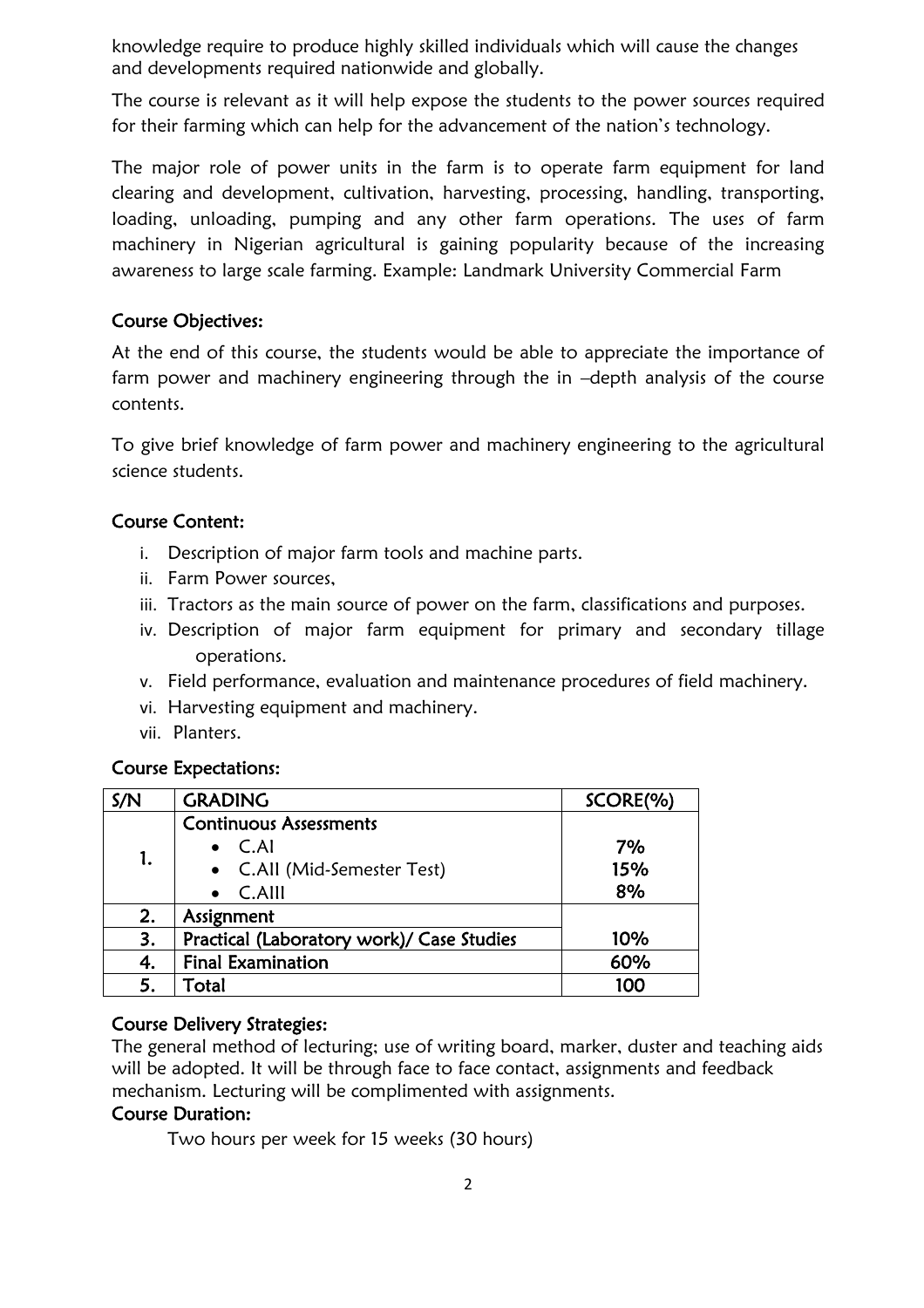# LECTURE CONTENT

## Module 1

 General overview of the course Brief introduction to power and machinery engineering

The course requirements, description and expectations

CA I

## $\triangleright$  Week 1:

 $\checkmark$  Course introduction

## > Objectives

The students at the end of the lecture for the week should be able to:

To give an overview of what the course is about.

To know the course description, content, expectation, delivery strategies, objectives and justification

## $\triangleright$  Description

#### First hour:

General Introduction to the course

## Second hour

General overview continues Feedback from the lecture

## $\triangleright$  Study Question:

How do you think farm power and machinery has aided for operation?

## $\triangleright$  Reading List –

- Fundamentals of Engineering for Agriculture. A.P. Onwualu; C.O. Akubuo and I.E Ahaneku
- $\triangleright$  Introduction to Agricultural power systems . Igbeka, J.C.
- $\triangleright$  Agricultural processing and storage Engineering. Igbela, J.C.
- $\triangleright$  Introduction to Agricultural Engineering. Y Mijinyawa, K. Ogedengbe, E. A. Ajav and A.K. Aremu
- $\triangleright$  An introduction to Agricultural Engineering Technology. A problem solving approach. Field, Harry L.; Solie, John B, Roth Lawrence O
- $\triangleright$  An Introduction to Engineering Disciplines (ABE 206). Faculty of Engineering and technology, University of Ilorin, Nigeria
- Elements of Agricultural Engineering. Jagdishwar Sahay.
- Tractors and Automobiles V. Rodichev, G. Rodicheva
- $\triangleright$  Engineers in Society. James Oladele
- Week 1I:

Introduction to farm power and machinery engineering

 $\triangleright$  Objectives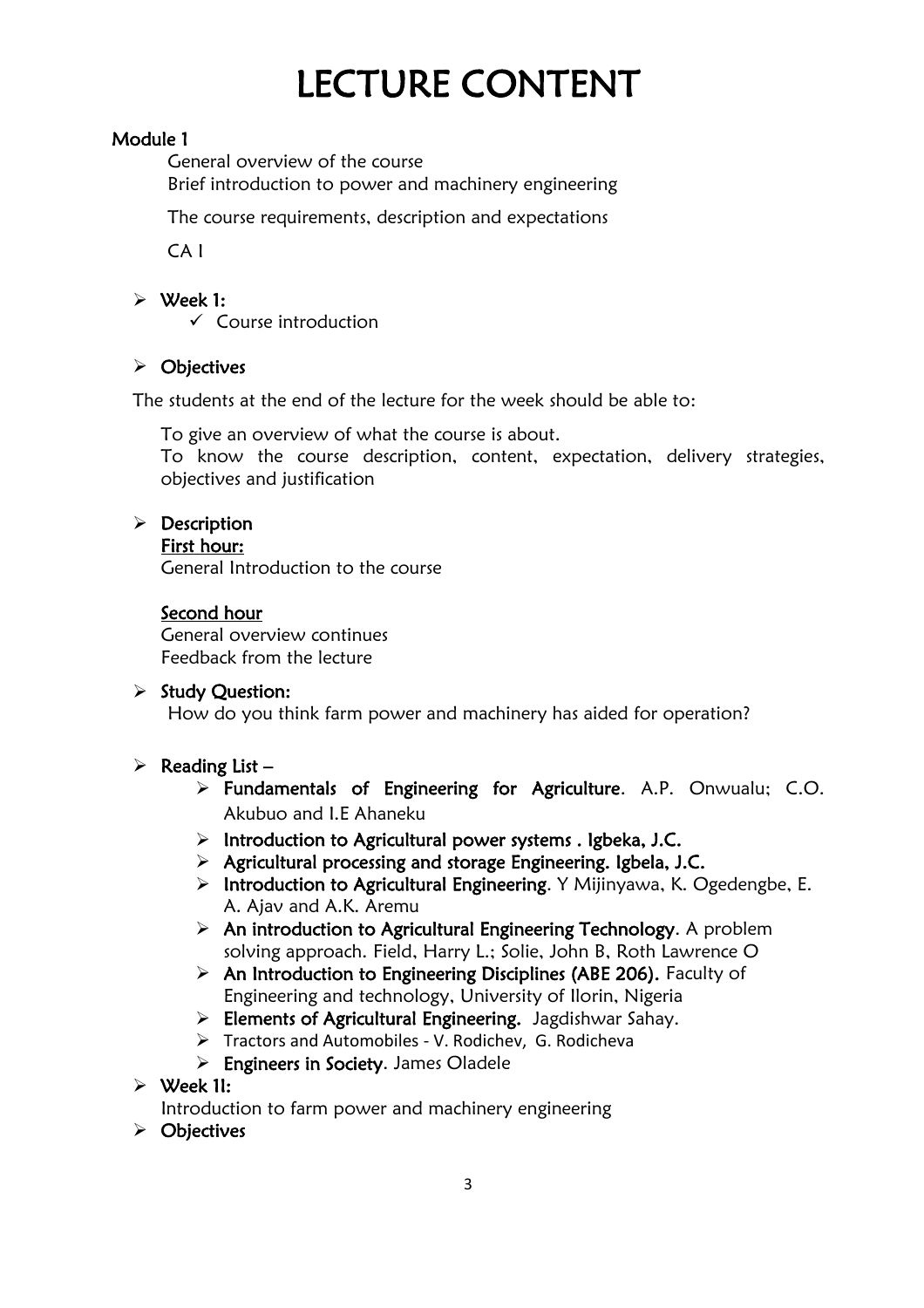Students at the end of the week should be able to show an understanding of farm power and machinery, namely: Definition, importance and challenges of farm power and machinery usage in Nigeria.

## $\triangleright$  Description

#### First hour:

Definition of farm power and Machinery Importance of farm power and machinery

## Second hour

Challenges of farm power and machinery usage in Nigeria

#### $\triangleright$  Study Question:

Mention some farming operations and the machine(s) use for them.

## Reading List –

- Fundamentals of Engineering for Agriculture. A.P. Onwualu; C.O. Akubuo and I.E Ahaneku
- $\triangleright$  Introduction to Agricultural power systems . Igbeka, J.C.
- $\triangleright$  Introduction to Agricultural Engineering. Y Mijinyawa, K. Ogedengbe, E. A. Ajav and A.K. Aremu
- $\triangleright$  An introduction to Agricultural Engineering Technology. A problem solving approach. Field, Harry L.; Solie, John B, Roth Lawrence O
- $\triangleright$  An Introduction to Engineering Disciplines (ABE 206). Faculty of Engineering and technology, University of Ilorin, Nigeria
- > Elements of Agricultural Engineering. Jagdishwar Sahay.
- > Tractors and Automobiles V. Rodichev, G. Rodicheva

## $\triangleright$  Week III:

Description of major farm tools and machine parts CA 1

## $\triangleright$  Objectives

Students at the end of the week should be able to:

- i. Define tools, implements and machines
- ii. Understand the concept of mounted, semi- mounted and trailed and selfpropelled.
- iii. Explain the concept of support and process unit

## **Description**

## First hour:

Definition of terms Description of farm tools and machine parts

## Second hour

Implement hitching to prime mover; support and process unit explanation CA I

## $\triangleright$  Study Question:

Why do you feel the use of solar energy should be encouraged in farming operation? State its merits over other sources of power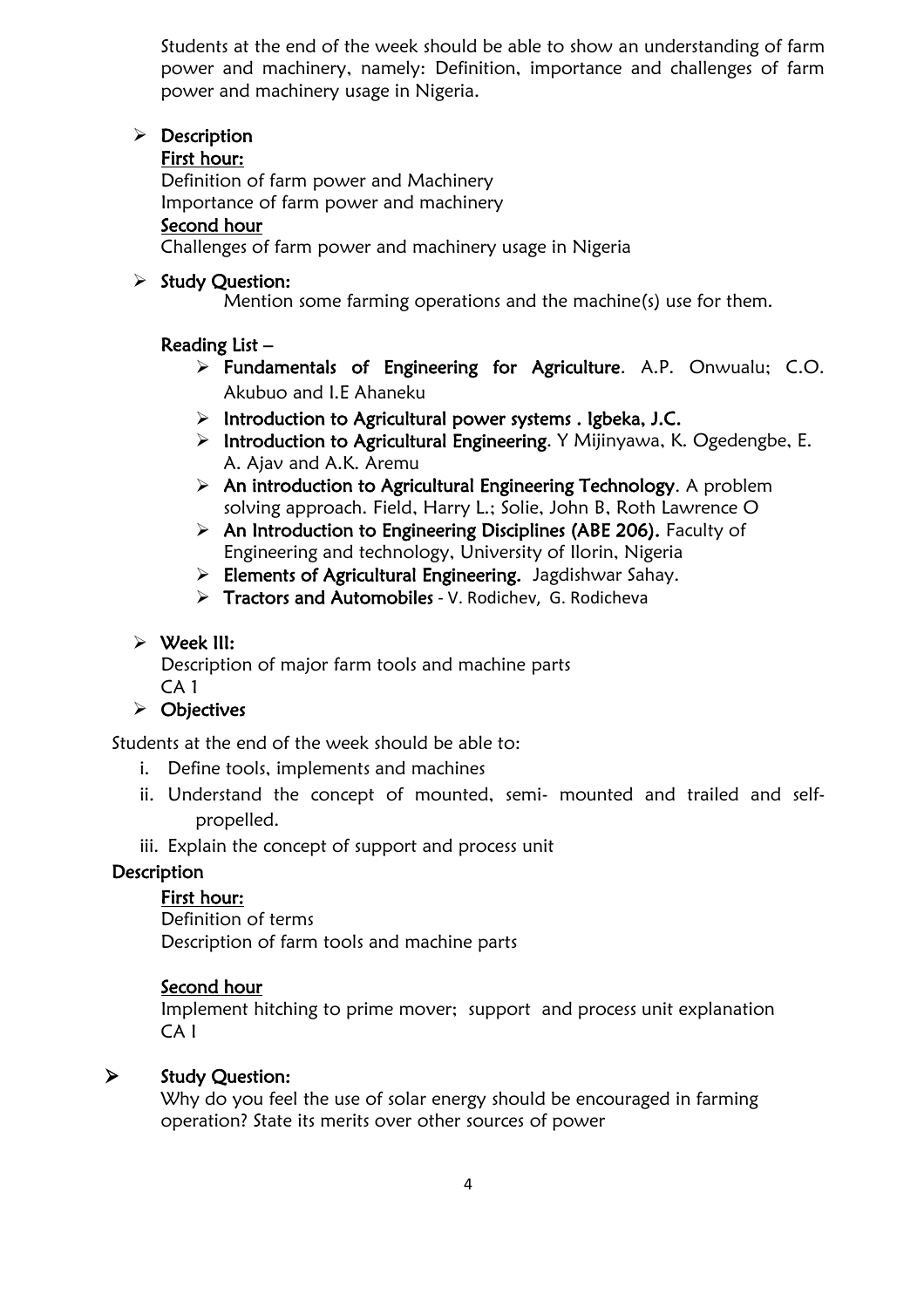## Reading List -

- Fundamentals of Engineering for Agriculture. A.P. Onwualu; C.O. Akubuo and I.E Ahaneku
- $\triangleright$  Introduction to Agricultural power systems . Igbeka, J.C.
- > Introduction to Agricultural Engineering. Y Mijinyawa, K. Ogedengbe, E. A. Ajav and A.K. Aremu
- $\triangleright$  An introduction to Agricultural Engineering Technology. A problem solving approach. Field, Harry L.; Solie, John B, Roth Lawrence O
- > Elements of Agricultural Engineering. Jagdishwar Sahay.
- Tractors and Automobiles V. Rodichev, G. Rodicheva

## Module 2

## Farm Power sources

#### Week IV

Farm Power sources I.

## $\triangleright$  Objectives

Students at the end of the week should be able to

- Define power unit in agricultural processes
- Know the purpose of power unit.
- Sources of farm power unit

## **Description**

#### First hour:

Definition and purpose of farm power unit

## Second hour

Sources of farm power

## $\triangleright$  Study Question:

What do you think will be the key energy solutions to meeting the twenty- first century's global energy challenge?

## $\triangleright$  Reading List

- Fundamentals of Engineering for Agriculture. A.P. Onwualu; C.O. Akubuo and I.E Ahaneku
- $\triangleright$  Introduction to Agricultural power systems . Igbeka, J.C.

## Week V

Farm Power sources II

## $\triangleright$  Objectives

Students at the end of the week should be able to

- Identify the source of farm power
- Explain each source of farm power.
- State the merit and demerit of each source of farm power.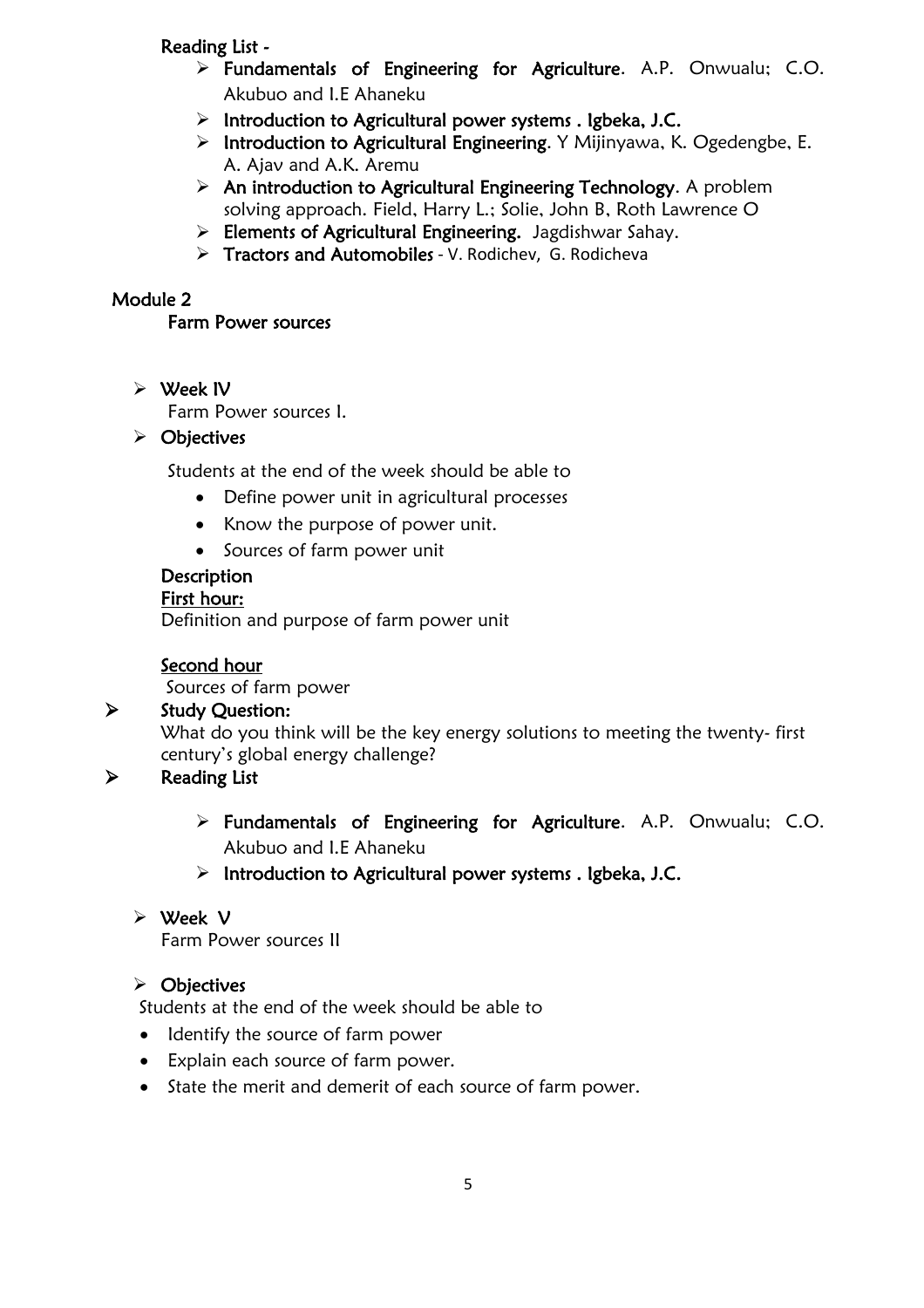## $\triangleright$  Description

#### First hour:

Explanation of each source of farm power source

## Second hour

Merit and demerit of each farm power source.

## $\triangleright$  Study Question:

State some farming operations that you feel human will handle better than machine.

## $\triangleright$  Reading List -.

- Fundamentals of Engineering for Agriculture. A.P. Onwualu; C.O. Akubuo and I.E Ahaneku
- $\triangleright$  Introduction to Agricultural power systems . Igbeka, J.C.

## Module 3

Tractors as the main source of power on the farm, classifications and purposes 2wks

## Week VI

Farm Tractor I

## $\triangleright$  Objectives

The students at the end of this week should be able to

- i. Define farm tractor
- ii. State the uses of farm tractor
- iii. Enumerate the major components of a tractor
- iv. Give brief historical development of tractor.

## > Description

First hour:

Definition of farm tractor Uses of farm tractor

## Second hour

Historical development of tractor Major components of a tractor

## Study Question:

- i. What may be the probable reasons and remedies if diesel tractor engine stops while working?
- ii. Outline the differences between a petrol and a diesel engine.
- iii. Outline the essential components of a tractor.

## $\triangleright$  Reading List –

Fundamentals of Engineering for Agriculture. A.P. Onwualu; C.O. Akubuo and I.E Ahaneku

Introduction to Agricultural power systems. Igbeka, J.C. Elements of Agricultural Engineering. Jagdishwar Sahay. Tractors and Automobiles - V. Rodichev, G. Rodicheva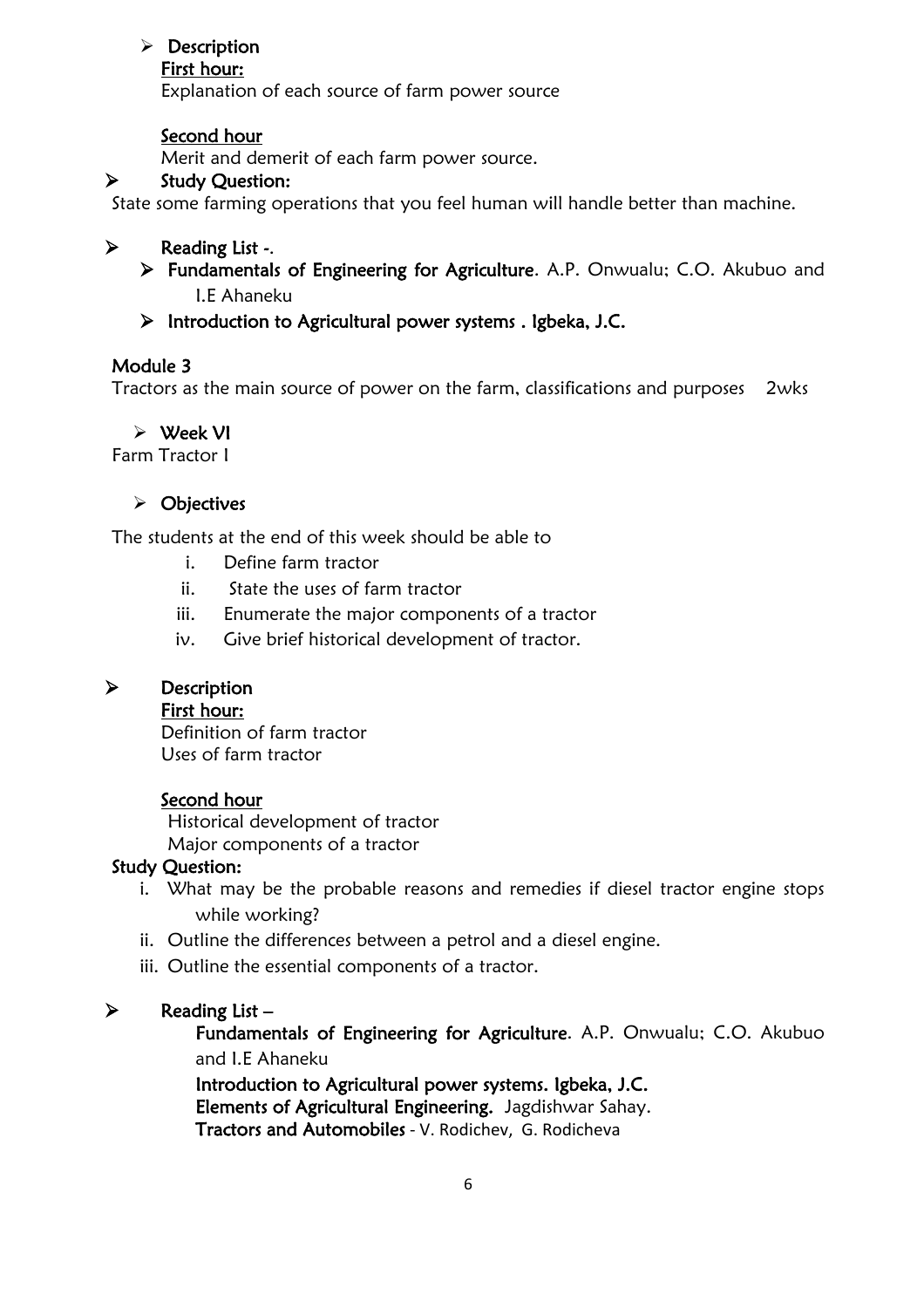## Week VII

Farm Tractor II - classifications and purposes

## $\triangleright$  Objectives

The students at the end of the lectures for the week should be able to

- a) Know how to classify and select a tractor
- b) State some functional part of tractor

## > Description

## First hour:

Classification and selection of tractors

## Second hour

Some functional part of tractor explained.

## $\triangleright$  Study Question:

With the aid of a sketch, describe the sequence of operations in a four-stroke cycle engine.

## $\triangleright$  Reading List –

- i. Fundamentals of Engineering for Agriculture. A.P. Onwualu; C.O. Akubuo and I.E Ahaneku
- ii. Introduction to Agricultural power systems. Igbeka, J.C.
- iii. Elements of Agricultural Engineering. Jagdishwar Sahay.
- iv. Tractors and Automobiles V. Rodichev, G. Rodicheva

## Module 3

CA 2

## $\triangleright$  Week VIII

CA 2- Mid semester Examination

## Module 4

Farm equipment for primary and secondary tillage operations

## Week IX

Farm equipment for primary and secondary tillage operation

## **Objectives**

The students at the end of the lectures for the week should be able to

- i. Define tillage and its importance
- ii. Define primary and secondary tillage
- iii. State equipment use for primary and secondary tillage operations.

## v. Description

## First hour:

Tillage and its importance explain

## Second hour

Equipment for primary and secodary tillage operations

## vi. Study Question:

i. State the advantage of disc plough over mould board plough.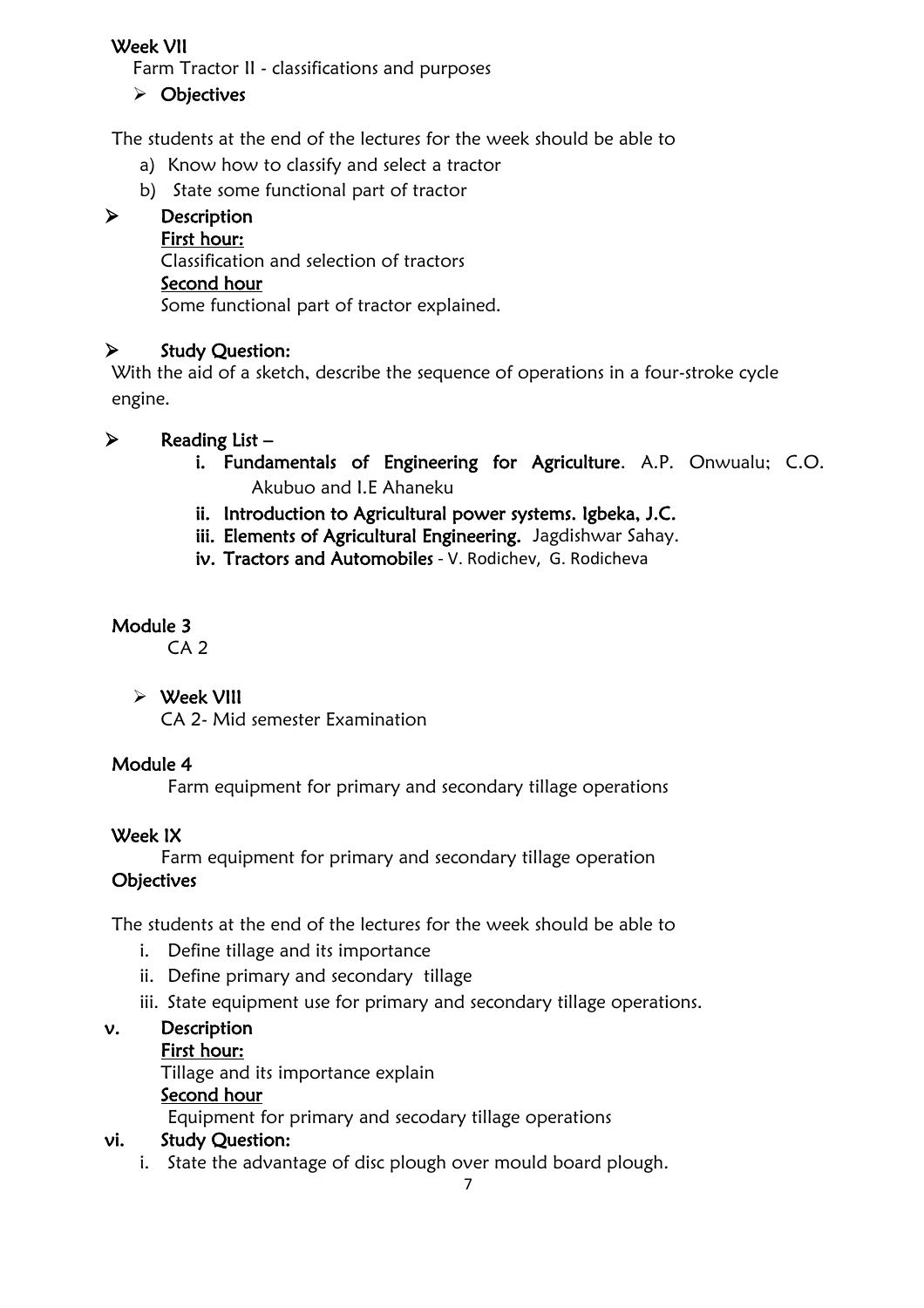- ii. What do you understand with term conservation and conventional tillage?
- iii. What are the factors that affect draught and power requirement of a plough?
- iv. Is it necessary to have machinery on the farm? Discuss
- v. State the objectives of secondary tillage operation

#### vii. Reading List –

- i. Fundamentals of Engineering for Agriculture. A.P. Onwualu; C.O. Akubuo and I.E Ahaneku
- ii. Introduction to Agricultural power systems. Igbeka, J.C.
- iii. Elements of Agricultural Engineering. Jagdishwar Sahay.

## Module 5

- i. Planters
- **ii.** Harvesting equipment and machinery
- $\triangleright$  Week X Planters

## Objectives:

Students at the end of this week should be able to:

- i. Define planter
- ii. State the functions of planter
- iii. State seed planting methods
- iv. State the parts of planters
- v. State types of planter

## > Description

#### First hour:

Definition of planter, function and planting methods Second hour Parts of planter

Types of planter

## $\triangleright$  Study Question:

i. Make a sketch of the essential parts of a seed planter

## $\triangleright$  Reading List –

- i. Fundamentals of Engineering for Agriculture. A.P. Onwualu; C.O. Akubuo and I.E Ahaneku
- ii. Elements of Agricultural Engineering. Jagdishwar Sahay.

## Week XI

Harvesting equipment and machinery

## $\triangleright$  Objectives

The students at the end of this week should be able to: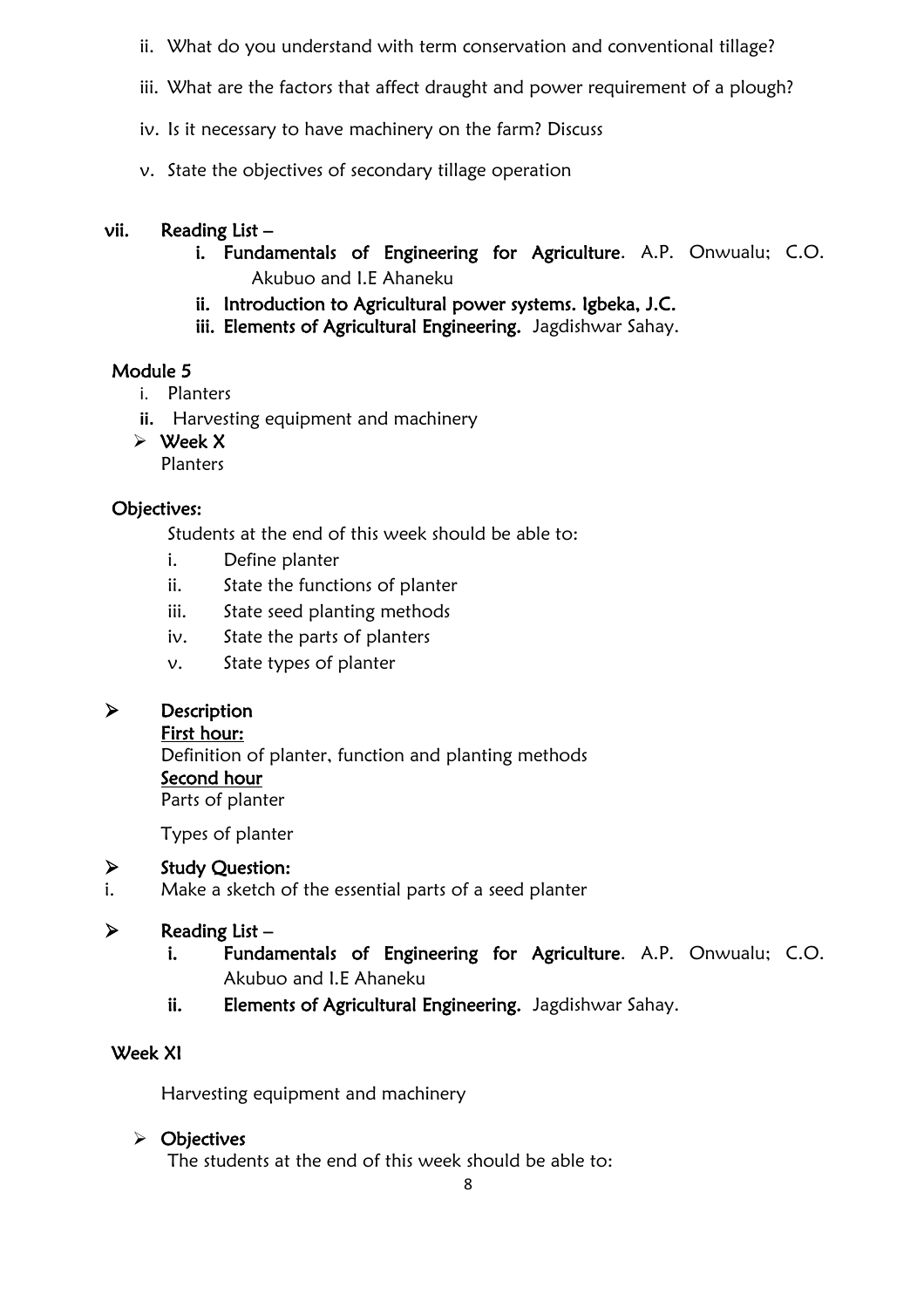- i. Define Harvesting
- ii. Classify harvesting action
- iii. Explain corn picker, rice combine and root crop harvester
- iv. Explain the concept of threshing.

## > Description

## First hour:

- i) Definition of harvesting and tillage
- ii) Classification of harvesting action

## Second hour

- i. Principle of threshing
- ii. Corn picker, rice combine and root crop harvester.

## Study Question:

- i. Make an extensive study on combine harvester
- ii. Explain terminology cońnected with power thresher

## Reading List –

- i. Fundamentals of Engineering for Agriculture. A.P. Onwualu; C.O. Akubuo and I.E Ahaneku
- ii. Elements of Agricultural Engineering. Jagdishwar Sahay.

## Week XII: Topic for the week

Combined harvester

## $\triangleright$  Objectives

At the end of this week lecture, the students' knowledge should be vast in the operation and working principles of combined harvester.

> Description

## First hour:

Combined harvester

## Second hour

Combined harvester.

## $\triangleright$  Study Question:

Make a well labelled drawing of a combined harvester.

## $\triangleright$  Reading List

- i. Fundamentals of Engineering for Agriculture. A.P. Onwualu; C.O. Akubuo and I.E Ahaneku
- ii. Elements of Agricultural Engineering. Jagdishwar Sahay.

## Module 6

Field performance, evaluation and maintenance procedures of field machinery.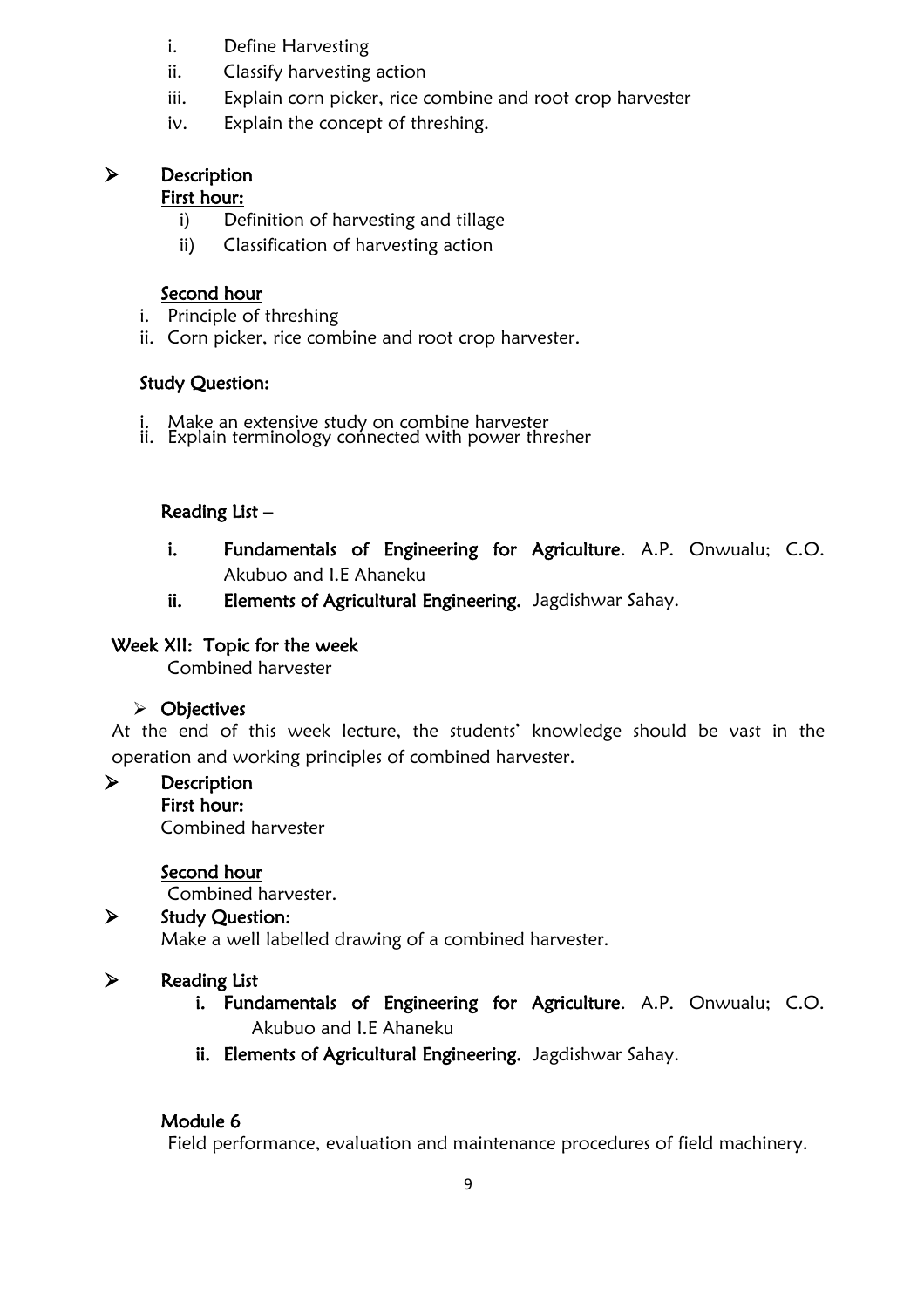## CA III and revision

## $\triangleright$  Week XIII

Field performance, evaluation and maintenance procedures of field machinery.

#### $\triangleright$  Objectives

The students at the end this week should be able to:

- i. Know the field performance and evaluation of field machinery
- ii. Explain the maintenance procedure of field machinery.

#### > Description

#### First hour:

Field performance and evaluation of field machinery

#### Second hour

Maintenance procedure of field machinery

#### $\triangleright$  Study Question:

Differentiate between a machine and a tool How will you classify farm machinery? Starting from field clearing to post- harvesting, list the various equipment available for use on the farm

#### $\triangleright$  Reading List –

- i. Fundamentals of Engineering for Agriculture. A.P. Onwualu; C.O. Akubuo and I.E Ahaneku
- ii. Elements of Agricultural Engineering. Jagdishwar Sahay.

#### Week XIV

Third Continuous assessment (C A III) and revision

## **Objectives**

This is basically to test the students understanding of the course and how far

they are knowledgeable about course content.

#### $\triangleright$  Description

First hour: Administration of CA questions

## Second hour

Revision

 Week XV Examination